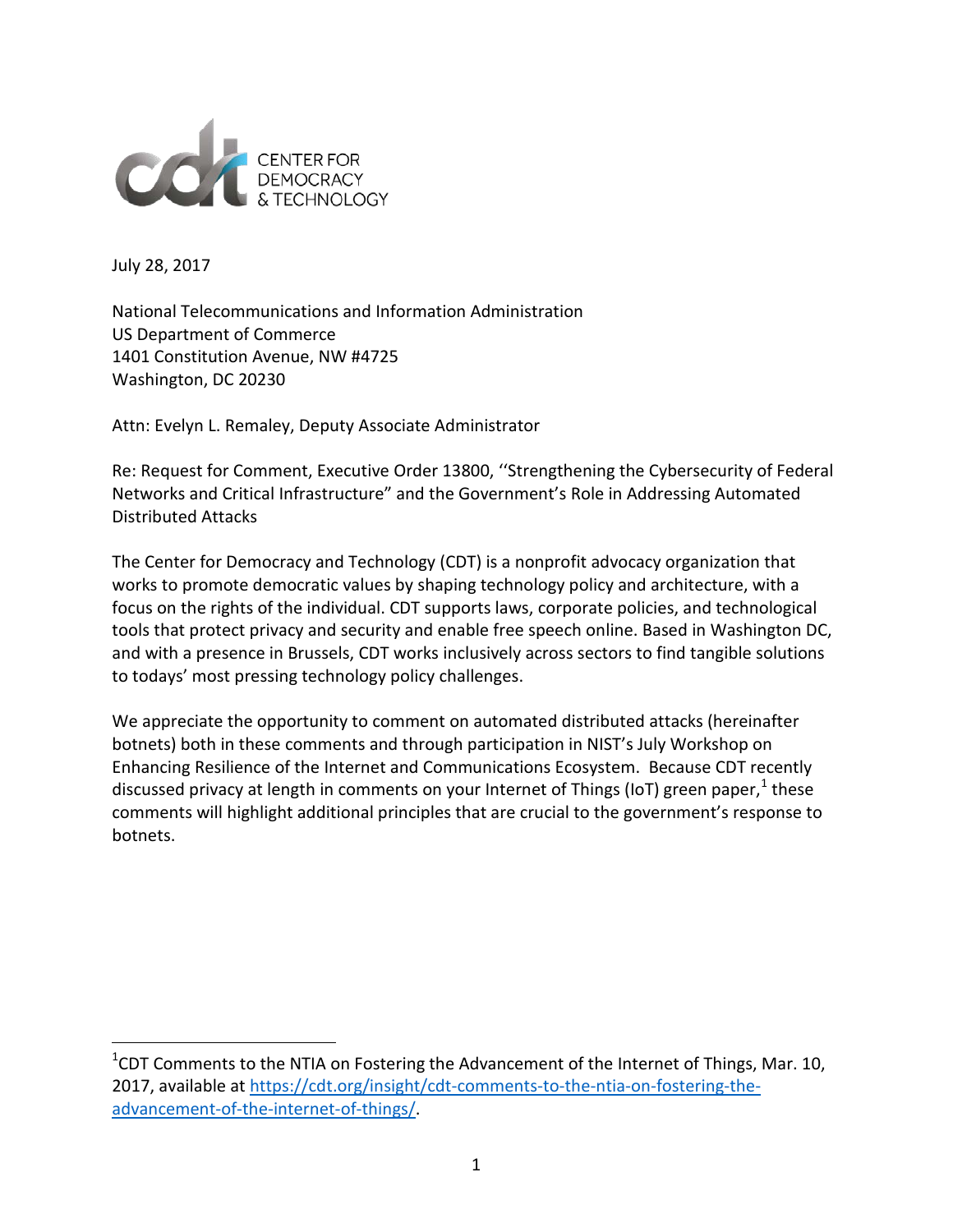Question 8: Policy and the Role of Government: What specific roles should the Federal government play? What incentives or other public policies can drive change?

## New government investigative powers or shut down authorities.

Because the government already has extensive compulsory powers to respond to botnets, the government should not consider amending current law unless it can explicitly and precisely explain what authorities are missing and how new ones will be used. Any proposed legislation should be narrowly tailored to botnet mitigation and not affect the larger legal system. As CDT's has commented before, botnet bills introduced over the last several years would have made the Computer Fraud and Abuse Act broader and vaguer and would only discourage the types of independent research that could fight botnets in its own right.<sup>[2](#page-1-0)</sup> So far, there is also little evidence that the government can justify more undefined civil takedown authorities beyond the ones they already have. $3$ 

In fact, the government just obtained new investigative authorities that can be used against botnets. Just eight months ago, an amendment to Federal Rules of Criminal Procedure granted the government the authority to remotely search multiple computers when they are spread across more than five judicial districts or when their locations are obscured by technological means.<sup>[4](#page-1-2)</sup> Although CDT opposed this change at the time,<sup>[5](#page-1-3)</sup> the tool is now in the government's tool box and already has been used in the investigation and takedown of the Kelihos botnet, for example. According to the Department of Justice, a combination of trap and trace orders and warrants allowed law enforcement to reroute internet traffic, identify infected computers, and prevent the spread of the malware that was spamming and scamming people across the world. [6](#page-1-4)

<span id="page-1-0"></span><sup>&</sup>lt;sup>2</sup> Harley Geiger, Despite Improvements, Whitehouse Computer Crimes Amendment to CISA Needs More Work, Oct. 21, 2015, available at [https://cdt.org/blog/despite-improvements](https://cdt.org/blog/despite-improvements-whitehouse-cisa-amendment-needs-more-work/)[whitehouse-cisa-amendment-needs-more-work/;](https://cdt.org/blog/despite-improvements-whitehouse-cisa-amendment-needs-more-work/) Harley Geiger, Graham/Whitehouse Draft Bill Would Make CFAA Worse, July 17, 2015 available at https://cdt.org/blog/grahamwhitehousedraft-bill-would-make-cfaa-worse/.<br> $3$  Id.

<span id="page-1-2"></span><span id="page-1-1"></span> $4$  Federal Rules of Criminal Procedure, Rule 41(b)(6).

<span id="page-1-3"></span><sup>&</sup>lt;sup>5</sup> Written Statement of The Center for Democracy & Technology Before the Judicial Conference Advisory Committee on Criminal Rules, Oct. 24, 2014, available at

<span id="page-1-4"></span>[https://cdt.org/files/2014/10/CDT-Rule41-Written-Statement-final-20141024.pdf.](https://cdt.org/files/2014/10/CDT-Rule41-Written-Statement-final-20141024.pdf)<br><sup>[6](https://cdt.org/files/2014/10/CDT-Rule41-Written-Statement-final-20141024.pdf)</sup> DOCUMENTS AND RESOURCES RELATED TO U.S. V PETER YURYEVICH LEVASHOV, available at https://www.justice.gov/opa/documents-and-resources-related-us-v-peter-yuryevich-levashov.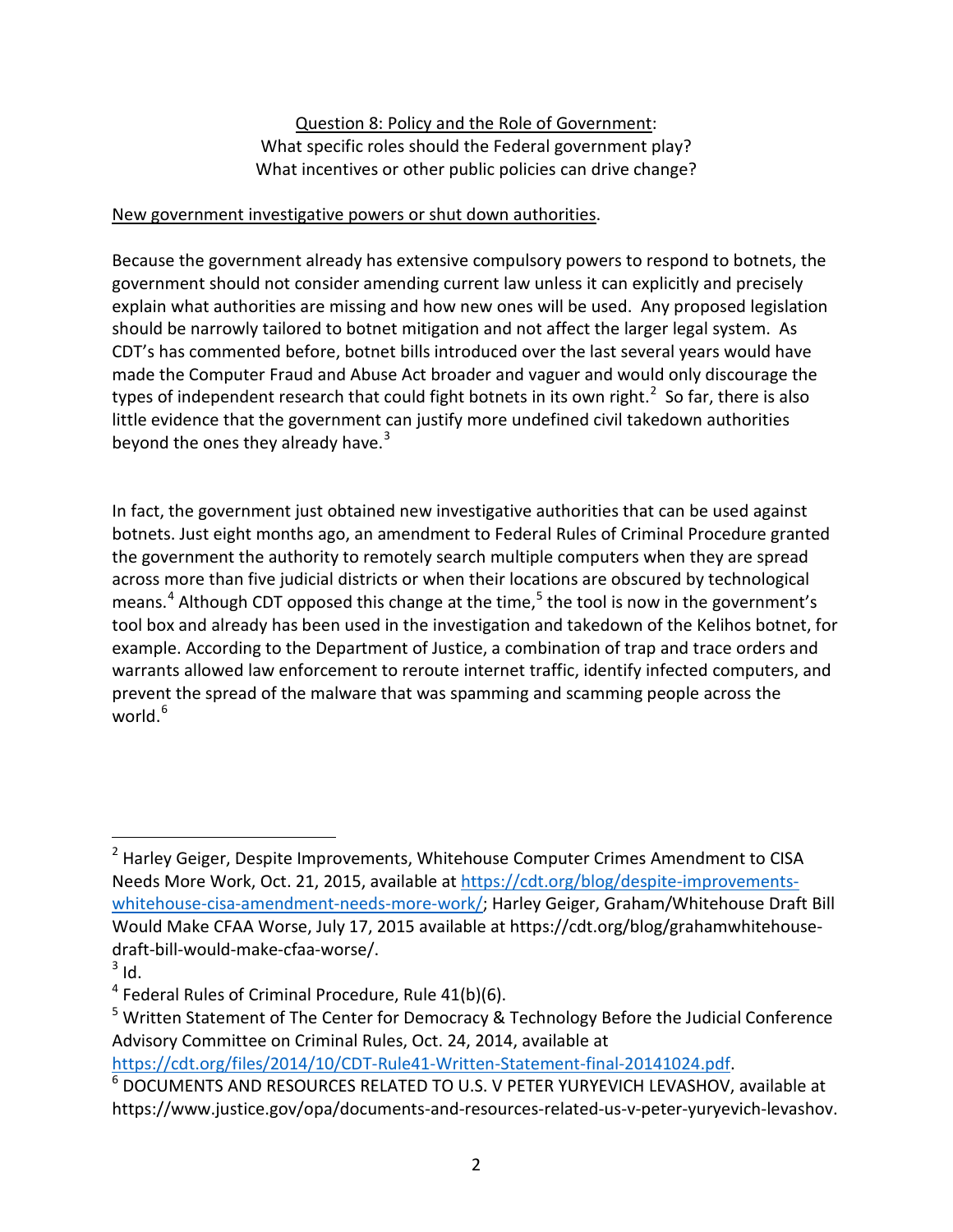## Proportional use of existing authorities and collateral damage to unrelated computers/users.

It is crucial that the government's extensive criminal and civil authorities are used carefully to address botnets, and in fact the Departments of Justice and Homeland security should host a public and transparent discussion of how botnet investigations and takedowns occur. Because hundreds of thousands of computers can be impacted with a single investigative technique, even a good faith mistake can cause damage exponentially more serious than computer crime investigations targeted at a specific device and/or individual.

With so much at stake, the government should think through in advance how existing guidelines map onto network investigative techniques. The Attorney General's Guidelines, the FBI's Domestic Investigations and Operations Guide, the US Attorney's Manual and the Computer Crimes and Intellectual Property Section Manual all contain important principles of proportionality and risk. For example, these policies call for using the least intrusive means possible to conduct an investigation, permitting an escalation through more intrusive tactics as necessary. How does that apply to network investigative techniques? Will the administration draw different lines around identifying information, records and content, and how will those lines be defined? These policies also refer to proportional techniques based on the seriousness of the crime or risk to national security. How will the government judge seriousness in a botnet ecosystem that can range from annoying to a serious critical infrastructure threat?

These considerations are only more important when the government seeks to go beyond collecting information and interferes with the operation of a computer or system. If the government is seeking to reroute traffic, take down a server or remove malware from a device, collateral damage to innocent users or innocent mistakes can have serious implications. For example, in 2011 the Department of Homeland security took down a domain name that not only cut off a child exploitation site, but over 80,000 others. It reportedly took three days to restore innocent users' websites, which is certainly long enough to impede business, stifle discussion on breaking news, and otherwise interfere with important and lawful activities. The government should develop techniques that do not create this sort of collateral damage in nonemergency situations.

## Reasonable attempts to provide notice and redress.

While the government is obligated to give notice to criminal defendants in botnet prosecutions, notice to victims is a largely discretionary. The government should standardize how it provides notice to device or account holders and always make a good faith effort to inform them that their computer is infected, has been accessed by government, or even recorded as a compromised entity in government investigations.

Even further, the government needs to create a redress mechanism for those situations where it does in fact make a mistake or causes collateral damage to innocent users or devices. A most egregious example happened in the U.K. in 2011 where a typo in an IP address led to a man